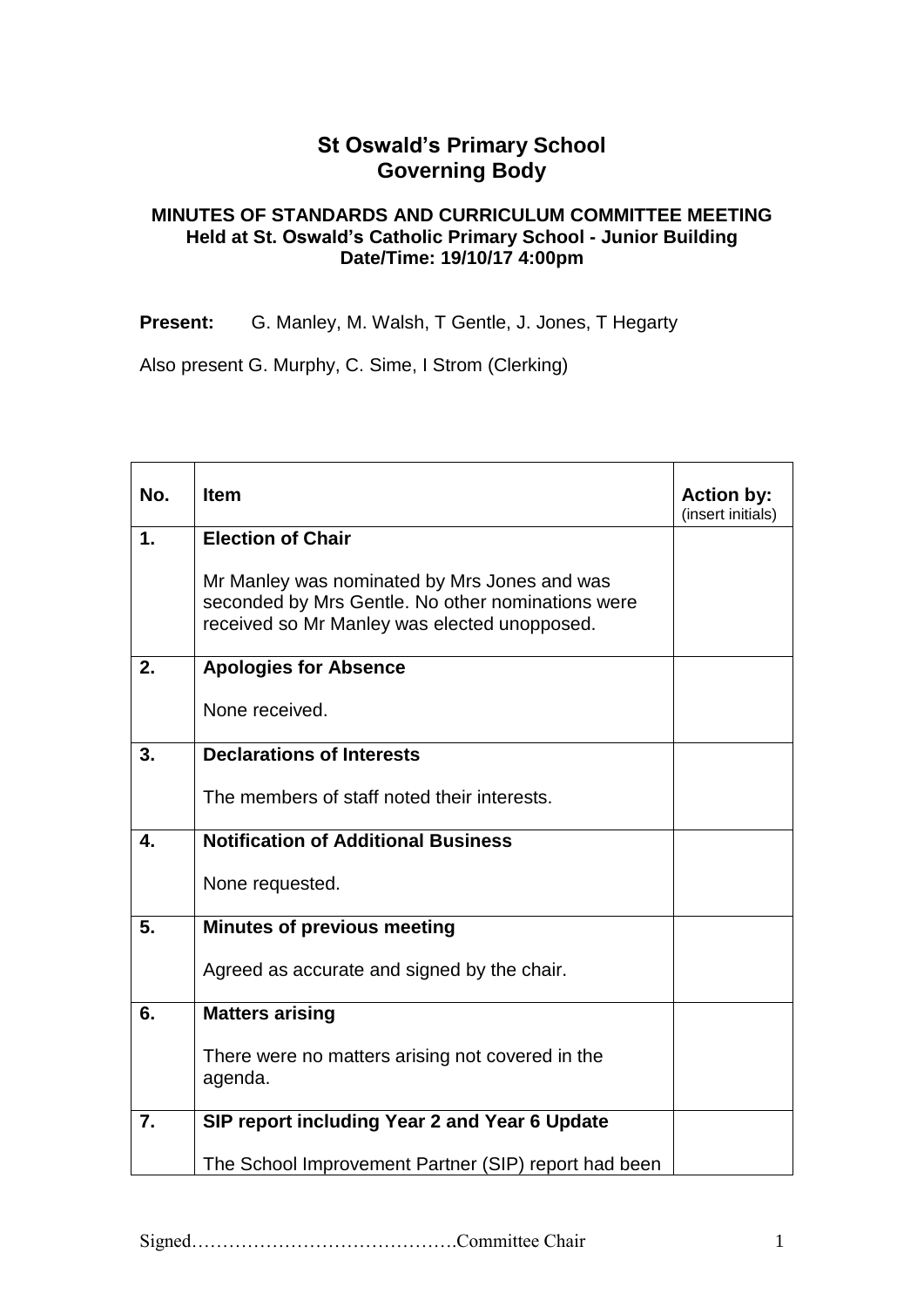distributed previously. Mrs Walsh explained that the report was an assessment of where the school was currently taking into account summer 2017 data. The report was written after a lengthy meeting with the school improvement partner, reviewing various elements including the SEF, EYFS provision, Y2 and Y6 targets for 2018 and including key priorities to be addressed within an agreed timeline.

It was noted that the SIP recognised that the Behaviour and Welfare category was close to being outstanding, however the attendance data was still below targets. It was recognised that a great deal of work had been put into this area to try and improve attendance, nevertheless the 97% target had still not been met. **A governor asked of this was being met nationally.** It was noted that the national average had fallen in 2016/17 to below the 97% target. **The governor asked how St Oswald's compared locally.** It was noted that we are closer to the local average but still below. It was noted that holidays taken in term time were still a problem for the school.

## **Year 6**

Targets have been set using Y5 summer term data and early testing in Y6. Reading 85.2%, Writing 79% and Maths 80.2% There is also a major focus on closing the gap between advantaged and disadvantaged pupils. It was noted that the gap between genders was already very small. **Governors asked how the targeted pupils were supported**. Interventions are targeted that suit each pupil are provided to boost their development areas. Pupil Premium funding is spent on provision of some of the interventions as well as identifying other areas which can improve the outcome chances for the pupils. For example, some pupils are given a bus pass enabling them to get to school more regularly. Higher achieving pupils also benefit from interventions and Pupil Premium funding where appropriate. School has spent money on a new on-line tutoring package and this encourages independent learning and is very popular. **A governor asked if all pupils have access to appropriate IT**. It was noted that no one had requested any support in this area and that most children have access to computers, ipads or mobile phone with internet access.

Governors asked about the Fisher Family Trust (FFT) dashboard which has been used by school in previous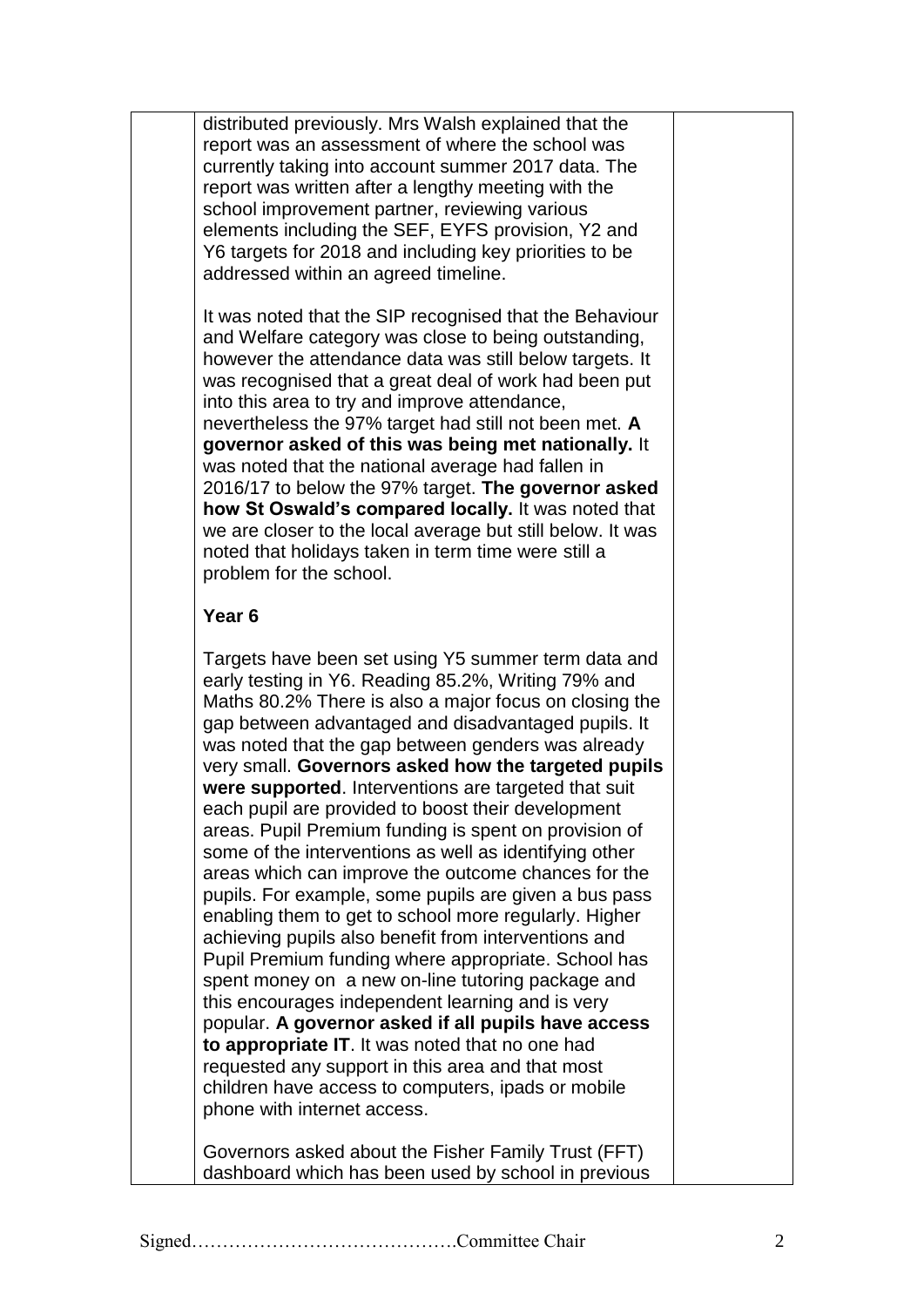| years but is no longer available as the LA had<br>withdrawn its free access. A governor informed the<br>meeting that this was now being subscribed to by the<br>Archdiocese and should be available to Catholic<br>schools soon. There are 4 pages that are very useful for<br>governors.<br>The new inspection dashboard was discussed and Mrs<br>Walsh pointed out that it is very complicated but training<br>would be available from the SIP on request.<br>Year <sub>2</sub><br>In target setting for year two, the EYFS and current data<br>had been tracked, but there is a high mobility in this<br>year group leading to some anomalies in whole year<br>group data. It was noted that the targets are<br>aspirational and that there are still large gaps between<br>the advantaged and disadvantaged pupils. Staff<br>explained that the children come into school with large<br>differences and the gaps are closed across the whole<br>school career, gaps will still be evident as the<br>disadvantaged children have such a low starting point.<br>Governors expressed their approval of the aspirational<br>targets.<br><b>Phonics</b> have improved considerably. A number of<br>initiatives including phonics clubs and Fun Phonics has<br>aided this. A governor asked if the improvement in<br>the results was down to the introduction of fun. This<br>was part of the improvement but was led by the quality<br>of the teaching. It was also noted that there was no<br>complacency and it was recognised that there was still<br>improvements to be made.<br>EYFS – It was noted that there was a considerable<br>amount of red (negative) markers on the EYFS reports.<br>This wasn't a surprise and had been regularly reported<br>to governors as an issue. A new Reception team is now<br>in place and the current cohort are being baselined so<br>no data was available for this meeting.<br>Governors expressed that they believed that the school<br>was doing what was right for the children by providing a<br>broad curriculum with extended opportunities and<br>treating each pupil as an individual without sacrificing a<br>rounded education and maintaining and improving<br>standards. |
|---------------------------------------------------------------------------------------------------------------------------------------------------------------------------------------------------------------------------------------------------------------------------------------------------------------------------------------------------------------------------------------------------------------------------------------------------------------------------------------------------------------------------------------------------------------------------------------------------------------------------------------------------------------------------------------------------------------------------------------------------------------------------------------------------------------------------------------------------------------------------------------------------------------------------------------------------------------------------------------------------------------------------------------------------------------------------------------------------------------------------------------------------------------------------------------------------------------------------------------------------------------------------------------------------------------------------------------------------------------------------------------------------------------------------------------------------------------------------------------------------------------------------------------------------------------------------------------------------------------------------------------------------------------------------------------------------------------------------------------------------------------------------------------------------------------------------------------------------------------------------------------------------------------------------------------------------------------------------------------------------------------------------------------------------------------------------------------------------------------------------------------------------------------------------------------------------------------------------------|
|                                                                                                                                                                                                                                                                                                                                                                                                                                                                                                                                                                                                                                                                                                                                                                                                                                                                                                                                                                                                                                                                                                                                                                                                                                                                                                                                                                                                                                                                                                                                                                                                                                                                                                                                                                                                                                                                                                                                                                                                                                                                                                                                                                                                                                 |
|                                                                                                                                                                                                                                                                                                                                                                                                                                                                                                                                                                                                                                                                                                                                                                                                                                                                                                                                                                                                                                                                                                                                                                                                                                                                                                                                                                                                                                                                                                                                                                                                                                                                                                                                                                                                                                                                                                                                                                                                                                                                                                                                                                                                                                 |
|                                                                                                                                                                                                                                                                                                                                                                                                                                                                                                                                                                                                                                                                                                                                                                                                                                                                                                                                                                                                                                                                                                                                                                                                                                                                                                                                                                                                                                                                                                                                                                                                                                                                                                                                                                                                                                                                                                                                                                                                                                                                                                                                                                                                                                 |
|                                                                                                                                                                                                                                                                                                                                                                                                                                                                                                                                                                                                                                                                                                                                                                                                                                                                                                                                                                                                                                                                                                                                                                                                                                                                                                                                                                                                                                                                                                                                                                                                                                                                                                                                                                                                                                                                                                                                                                                                                                                                                                                                                                                                                                 |
|                                                                                                                                                                                                                                                                                                                                                                                                                                                                                                                                                                                                                                                                                                                                                                                                                                                                                                                                                                                                                                                                                                                                                                                                                                                                                                                                                                                                                                                                                                                                                                                                                                                                                                                                                                                                                                                                                                                                                                                                                                                                                                                                                                                                                                 |
|                                                                                                                                                                                                                                                                                                                                                                                                                                                                                                                                                                                                                                                                                                                                                                                                                                                                                                                                                                                                                                                                                                                                                                                                                                                                                                                                                                                                                                                                                                                                                                                                                                                                                                                                                                                                                                                                                                                                                                                                                                                                                                                                                                                                                                 |
|                                                                                                                                                                                                                                                                                                                                                                                                                                                                                                                                                                                                                                                                                                                                                                                                                                                                                                                                                                                                                                                                                                                                                                                                                                                                                                                                                                                                                                                                                                                                                                                                                                                                                                                                                                                                                                                                                                                                                                                                                                                                                                                                                                                                                                 |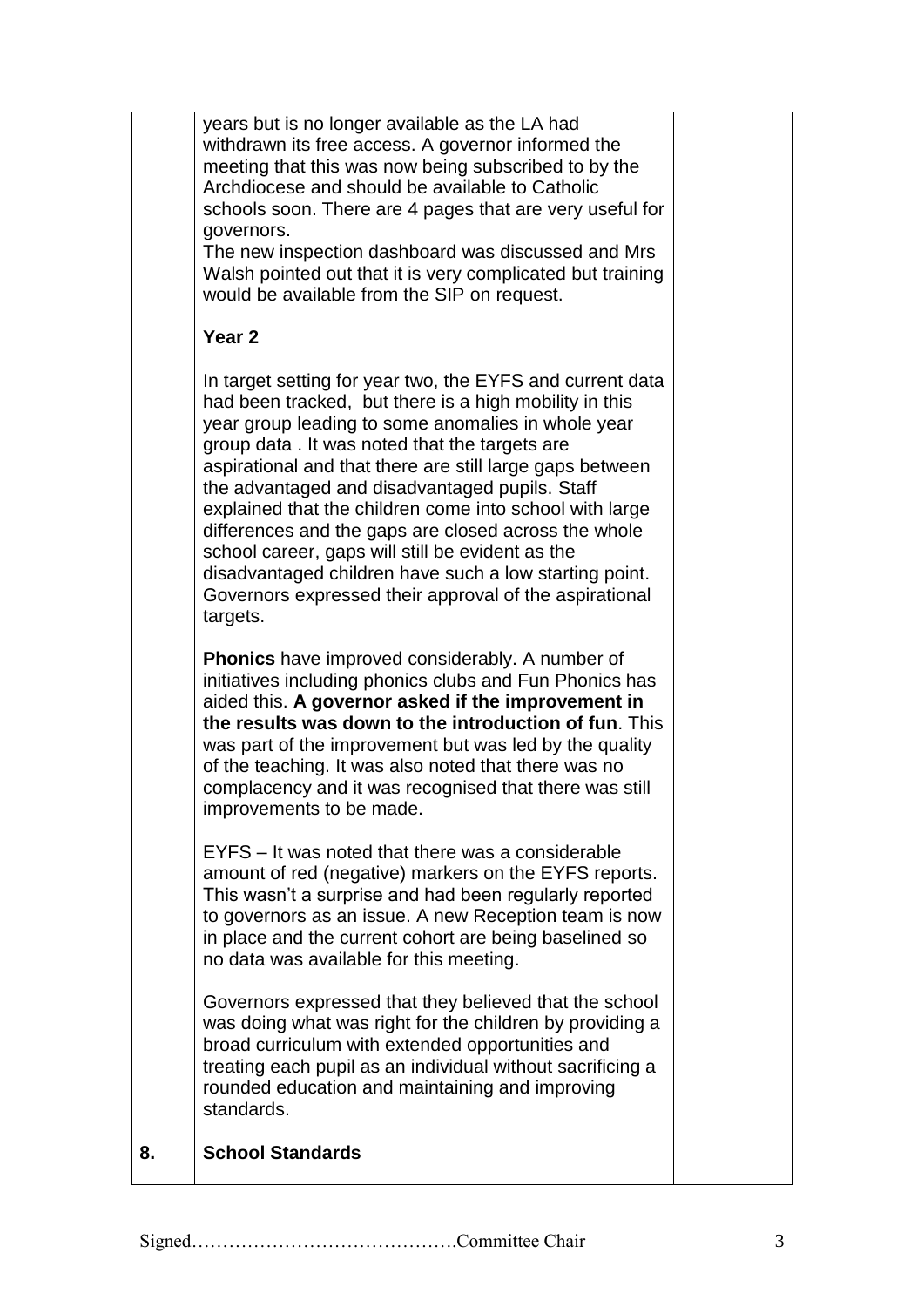|    | It was noted that tracking was taking place in all years,<br>not just Y2 and Y6. A governor asked if KS1 was more<br>confident with assessment now than in the past. This<br>was confirmed. Mrs Hindley is leading and moderation<br>has shown good progress. EYFS was a new team and<br>still learning but the attitude was good and the new staff<br>were very focussed on mastering EYFS curriculum and<br>assessment.                                                                                                                                                                                                                                                      |  |
|----|--------------------------------------------------------------------------------------------------------------------------------------------------------------------------------------------------------------------------------------------------------------------------------------------------------------------------------------------------------------------------------------------------------------------------------------------------------------------------------------------------------------------------------------------------------------------------------------------------------------------------------------------------------------------------------|--|
| 9. | <b>School Self Evaluation</b>                                                                                                                                                                                                                                                                                                                                                                                                                                                                                                                                                                                                                                                  |  |
|    | Mrs Walsh gave a brief explanation of the purpose of<br>the Self Evaluation Form (SEF). Governors had<br>previously met to look at the SEF judgements.                                                                                                                                                                                                                                                                                                                                                                                                                                                                                                                         |  |
|    | Leadership and Management was judged as 1. This is<br>because the leadership understand where problems are<br>and have plans to address those problems. Governors<br>and Leadership are aware of the areas requiring<br>improvement and what needs to be done to achieve<br>those improvements. Governors noted that the<br>development of teacher's assessment skills was<br>acknowledged in the SEF. Areas of development feed<br>into the School Development Plan. Governors noted<br>that the document recognised what was being done to<br>improve the areas of development and also what impact<br>the measures were having.                                             |  |
|    | Teaching and Learning was judged as 2. No teacher<br>has been judged as Requiring Improvement (RI) and<br>only a very small number had any elements of RI on the<br>last monitoring .A governor asked if the leadership<br>felt confident in the consistency of teaching and<br>learning across the school. Mrs Walsh replied that<br>there was a number of year groups which had<br>inexperienced teachers in but the years are well<br>balanced and those teachers that require more support<br>are well supported by more experienced staff who<br>coach and mentor. Monitoring and moderation ensures<br>that all children in each year group get equality of<br>provision |  |
|    | Personal Development, Behaviour and Welfare was<br>judged as overall 2. 3 of the 4 elements were judged as<br>1 but attendance and punctuality was judged as 2. A<br>governor asked if attendance should have been judged<br>as 3. Despite missing the targets, the systems have<br>been strengthened and despite being below the<br>national average, we are now much closer to the local<br>average.                                                                                                                                                                                                                                                                         |  |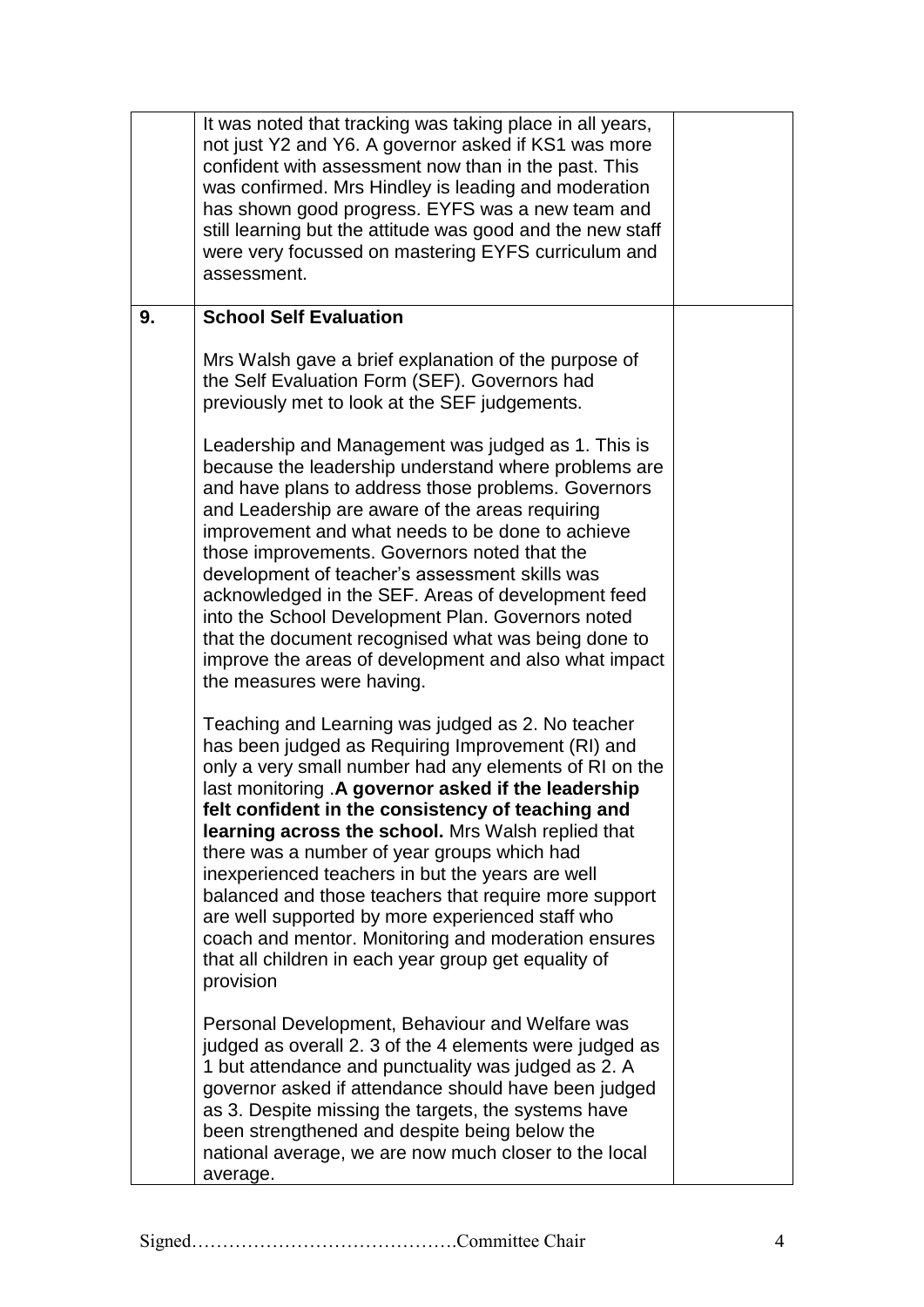|     | EYFS was judged as 3. It was stressed that the SEF<br>was a working document and this is the area where the<br>greatest improvement is likely to be recorded when the<br>document is reviewed in the new term.<br>Outcomes for pupils was judged as 2.                                                                                                                                                                                                                                                                                                                                                                                                                                       |  |
|-----|----------------------------------------------------------------------------------------------------------------------------------------------------------------------------------------------------------------------------------------------------------------------------------------------------------------------------------------------------------------------------------------------------------------------------------------------------------------------------------------------------------------------------------------------------------------------------------------------------------------------------------------------------------------------------------------------|--|
|     | Overall Effectiveness was judged as 2.                                                                                                                                                                                                                                                                                                                                                                                                                                                                                                                                                                                                                                                       |  |
| 10. | <b>School Development Plan (SDP) Update</b>                                                                                                                                                                                                                                                                                                                                                                                                                                                                                                                                                                                                                                                  |  |
|     | Mrs Walsh explained that the SDP was the school<br>leadership priorities and that the subject leaders' plans<br>sat alongside the SDP.                                                                                                                                                                                                                                                                                                                                                                                                                                                                                                                                                       |  |
|     | Spelling was the area which had the biggest negative<br>impact on the overall Spelling, Punctuation and<br>Grammar (SPAG) results, analysis of the end of key<br>stage tests showed that low spelling scores were a<br>major factor in lowering attainment. Therefore, spelling<br>has been identified as key area for development. There<br>is a direct correlation between improvements in spelling<br>and improvements in writing. A governor asked if<br>parents get regular information. It was noted that key<br>words were sent out to parents and that the key word<br>lists were also available on the school website.<br>Maths – the key priority in this area is to improve basic |  |
|     | skills and reasoning. Year 6 will be encouraged to set<br>time limits on some pieces of work to develop fluency<br>and confidence. All pupils will be set 4 problems in the<br>morning when the children arrival at 8:45am. A buddy<br>system similar to the one used successfully for English<br>has been set up and is working well.                                                                                                                                                                                                                                                                                                                                                       |  |
|     | Computing has been identified as a priority following the<br>report last academic term from Paul Bradshaw. A new<br>scheme from Knowsley CLC is being trialled. We are<br>also taking to colleagues at Mosspits to share best<br>practice. A governor asked how many iPads and<br>laptops have the school got. It was confirmed that<br>the school has 64 of each for curriculum use. Miss<br>Kirwan is now the main IT co-ordinator but now has the<br>support of an ICT team of Mrs Black and Miss Hatton.<br>Miss Kirwin will lead the team and will invite governors<br>to observe computing lessons and clubs in the future. A<br>governor asked if the website was updated             |  |
|     | regularly. It was confirmed that the website was<br>updated at least once a week.                                                                                                                                                                                                                                                                                                                                                                                                                                                                                                                                                                                                            |  |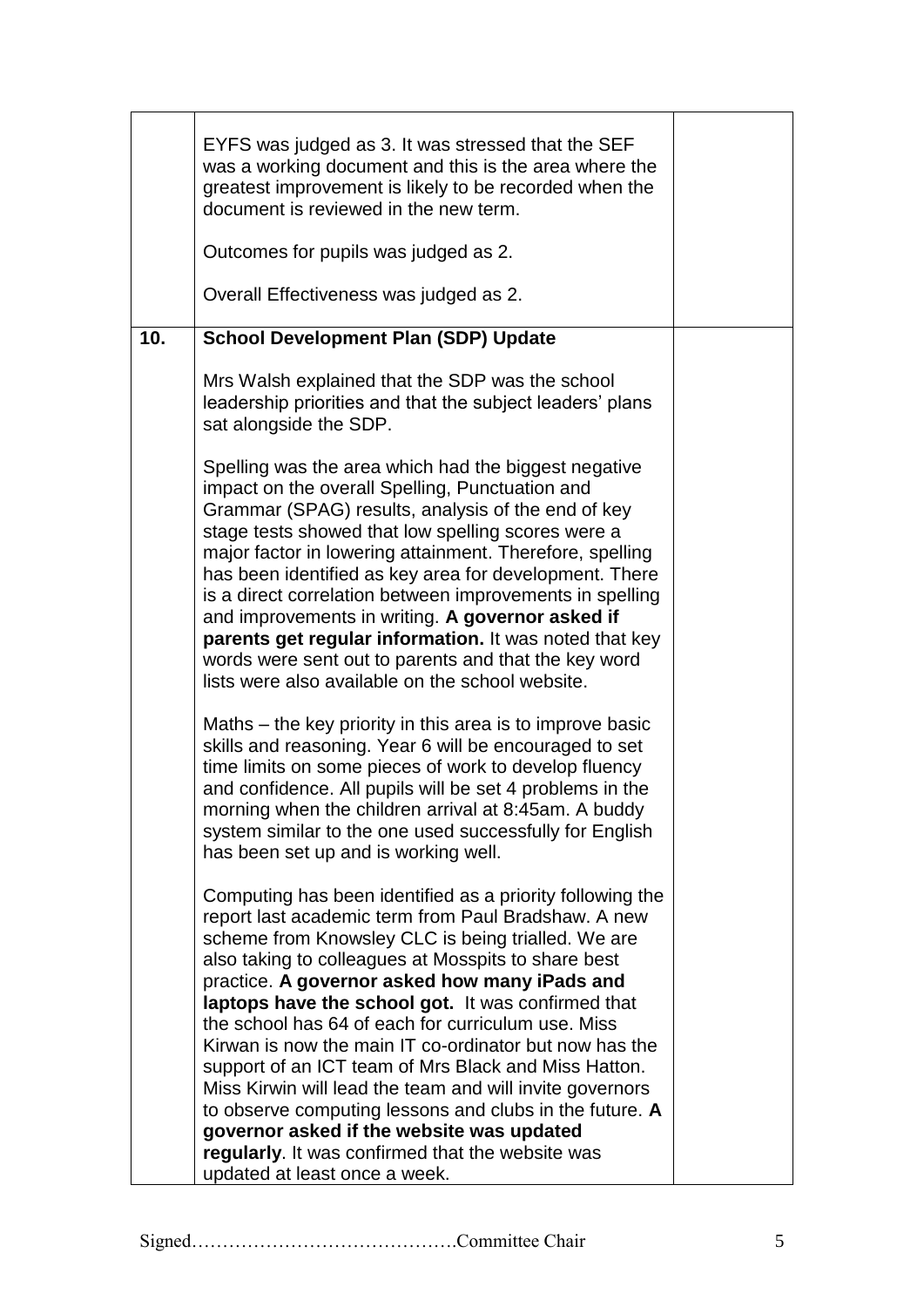It is a priority to increase the attainment in the Pupil Premium pupils to reduce the gap between advantaged and disadvantaged pupils. There will be an external audit of Pupil premium provision and use of PP funding in the week beginning 6<sup>th</sup> November. A tracker is currently being developed and populated. The school is targeting parents of pupils new to school and also in Year 3 (following the end of Universal Free School Meals provision) to identify any pupils not yet identified in the Pupil Premium category. **A governor asked how many pupils currently on free school meals**. It was noted that the figure was 34% but local knowledge and data from other local schools indicates that this figure may be lower than it should be. The introduction of Universal Credit has changed the eligibility for some families, as there are elements for meals included in some claimants' awards. Monitoring impact on Pupil Premium pupils is key to ensuring the success of this priority and Miss Sime is very keen to show impact as this is her area of responsibility. EYFS is a major priority. Key is developing quality outdoor facilities to improve continuous provision. The new staff in the EYFS setting are undergoing a very intense learning and development programme. Weekly moderation meetings are taking place involving teachers and TAs. Mrs Gentle is guiding the development in the EYFS, leadership are confident that the new team are working well and that the provision has already improved. A further whole school priority is the consistency and effectiveness of interventions, Mrs Murphy leads on this area and has a clear plan to show impact. There needs to be a distinct starting assessment, a clear outcome of

what should be achieved, a time frame decided and an assessment. All interventions should follow the Assess-Plan-Do-Review cycle to ensure that an intervention is effective in improving outcomes and achieving their aims.

RE action plan was shared– We are currently continuing the introduction of the RSE scheme into school following Archdiocese advice on the "Journey of Love". The Archdiocese policy is being adapted by the school who are identifying areas of cross curricular input**. A governor asked if there had been much opposition from families**. It was noted that this had happened historically but had not happened recently.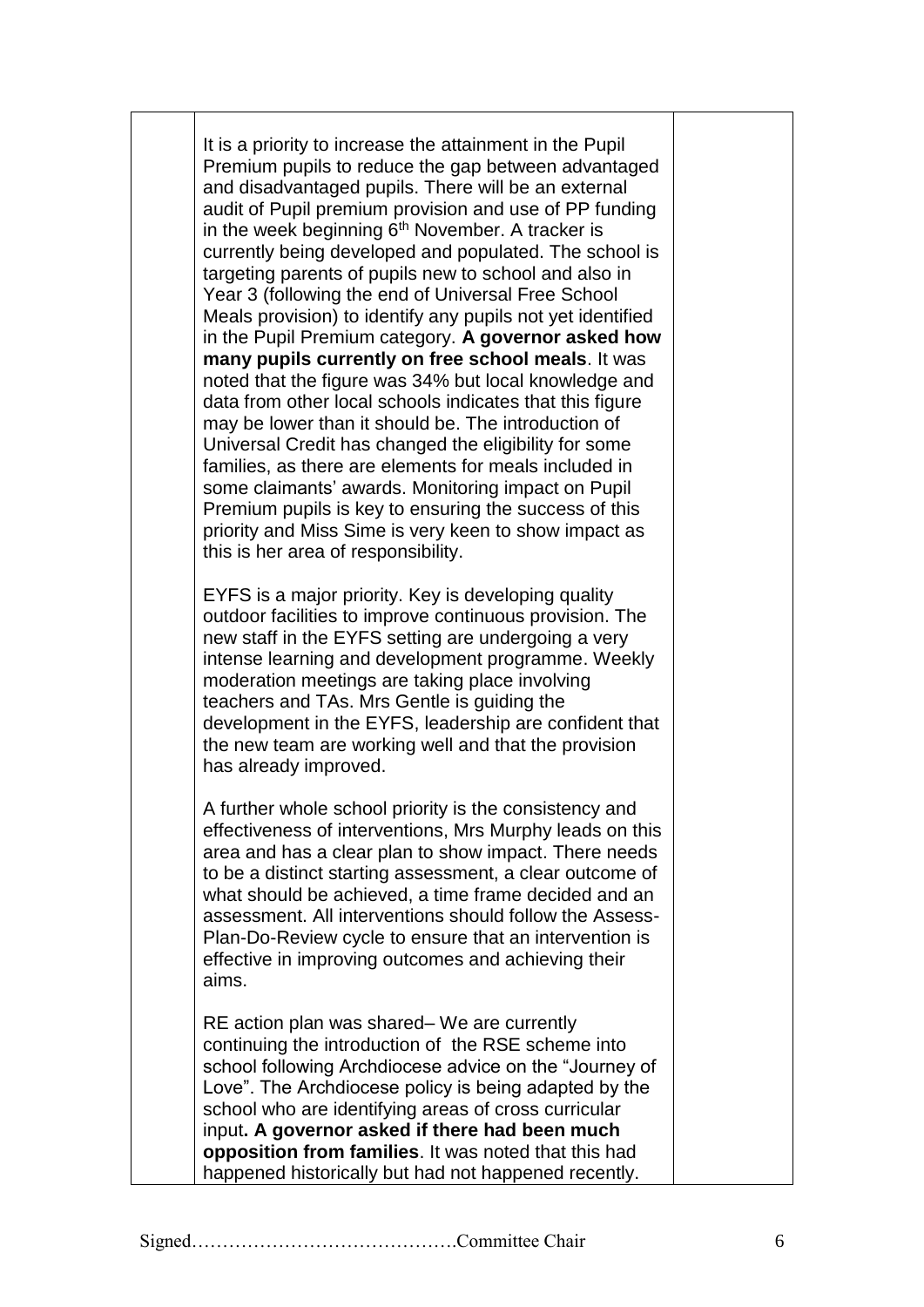|     | Clear information concerning the curriculum content in                                                                                                                                                                                                                                                                                                                                                                                                                                                                                                                                                                                                                                                                                                                                                                                                                                                                                                                                                                                                                                                                                                                                                                                                        |  |
|-----|---------------------------------------------------------------------------------------------------------------------------------------------------------------------------------------------------------------------------------------------------------------------------------------------------------------------------------------------------------------------------------------------------------------------------------------------------------------------------------------------------------------------------------------------------------------------------------------------------------------------------------------------------------------------------------------------------------------------------------------------------------------------------------------------------------------------------------------------------------------------------------------------------------------------------------------------------------------------------------------------------------------------------------------------------------------------------------------------------------------------------------------------------------------------------------------------------------------------------------------------------------------|--|
|     | each year group was readily available to parents/carers.                                                                                                                                                                                                                                                                                                                                                                                                                                                                                                                                                                                                                                                                                                                                                                                                                                                                                                                                                                                                                                                                                                                                                                                                      |  |
| 11. |                                                                                                                                                                                                                                                                                                                                                                                                                                                                                                                                                                                                                                                                                                                                                                                                                                                                                                                                                                                                                                                                                                                                                                                                                                                               |  |
|     | <b>Curriculum reports</b>                                                                                                                                                                                                                                                                                                                                                                                                                                                                                                                                                                                                                                                                                                                                                                                                                                                                                                                                                                                                                                                                                                                                                                                                                                     |  |
|     | Overviews of each year group had been previously<br>distributed, governors noted the reports. A discussion<br>followed around planning across year groups, which<br>had enabled teachers to feel supported, ensured<br>consistency and reduced the burden and workload on<br>individual staff members. A governor asked how SLT<br>had addressed staff workload. Mrs Walsh answered<br>that PPA off site, shared and reduced expectations for<br>planning, time given in the day for subject leads to carry<br>out specific roles and a new feedback policy had all<br>addressed staff workload. Mrs Walsh did acknowledge<br>that teaching is a very difficult and stressful job, and<br>that we are lucky to have staff who are so committed to<br>joint working and who support each other to reduce the<br>burden. Managers are aware of not over burdening<br>staff.                                                                                                                                                                                                                                                                                                                                                                                     |  |
| 12. | <b>Extra curricular clubs</b>                                                                                                                                                                                                                                                                                                                                                                                                                                                                                                                                                                                                                                                                                                                                                                                                                                                                                                                                                                                                                                                                                                                                                                                                                                 |  |
|     | The number of clubs that staff members were<br>encouraged to do has been reduced to support the<br>work-life balance policy. The shortfall was taken up by<br>bringing in outside providers to bring in a wider variety<br>of options for pupils. A governor asked if there was a<br>girl's football club. This was confirmed and it was also<br>noted that girls could also join the year 3 and 4 group<br>football clubs if they wished.<br>Pupil premium pupils were encouraged to take up<br>clubs. A governor asked if data was being recorded<br>about club attendance. This was confirmed and was<br>used in a number of ways, for example for the<br>Children's University. A governor asked if there were<br>any children who didn't attend any clubs. There are<br>some but not always because of reluctance to engage.<br>Some pupils spend time at after school clubs arranged<br>by parents or with specific interests for example. A<br>governor asked if we used the Joseph Lappin<br><b>Centre.</b> This was confirmed. 2 lunchtime clubs take<br>place in the centre every week, and it is used at other<br>times as well.<br>Governors asked for their thanks to be passed on to the<br>staff who gave the children extended opportunities. |  |
| 13. | <b>CPD</b>                                                                                                                                                                                                                                                                                                                                                                                                                                                                                                                                                                                                                                                                                                                                                                                                                                                                                                                                                                                                                                                                                                                                                                                                                                                    |  |